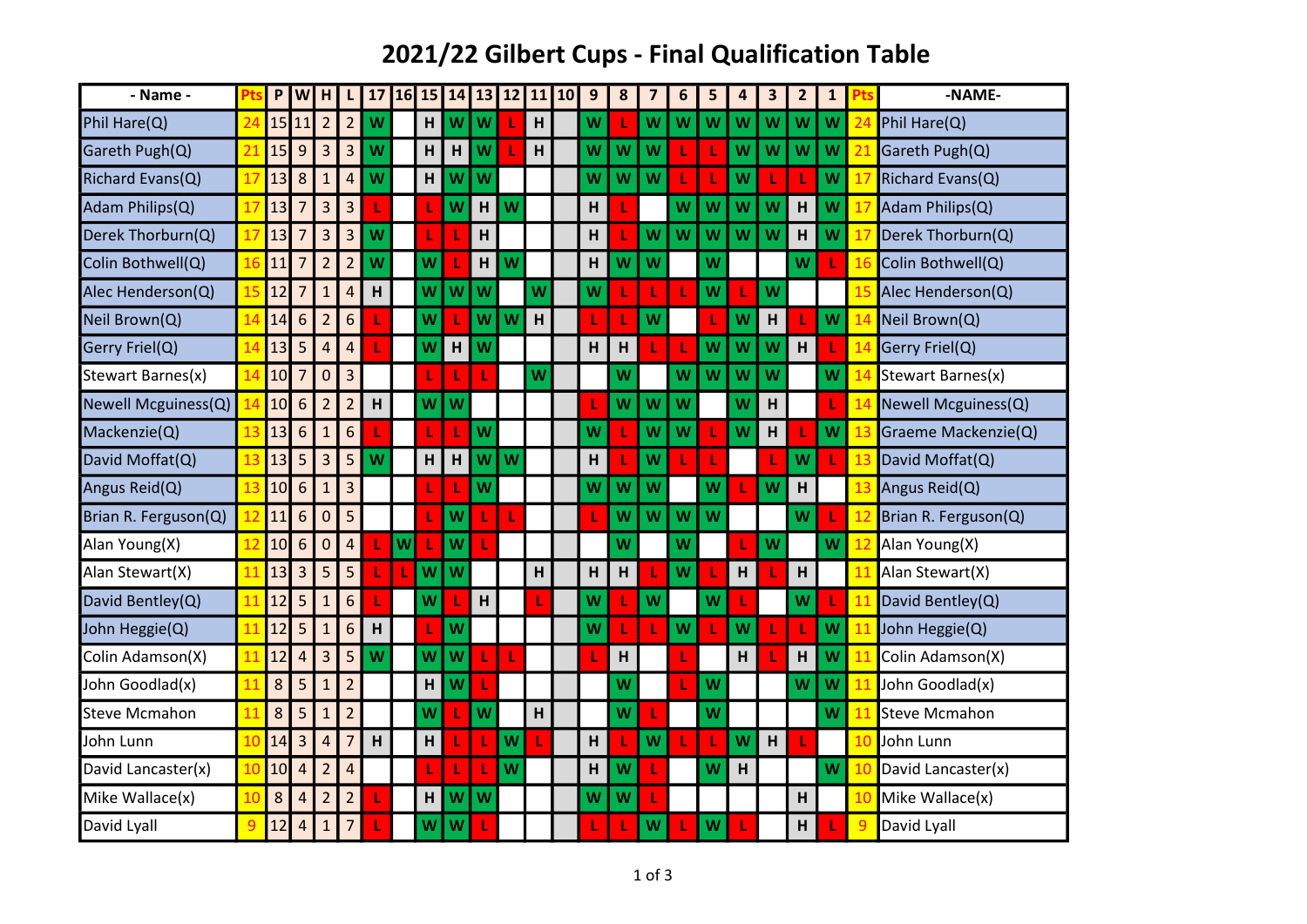## 2021/22 Gilbert Cups - Final Qualification Table

| - Name -                 | Pts            | P                       |                | WH               | $\mathsf{L}$            |   |    |                |   |   | 17 16 15 14 13 12 11 10 | 9 | $\pmb{8}$ | $\overline{\mathbf{z}}$ | 6 | 5 | 4 | $\overline{\mathbf{3}}$ | $\overline{2}$ | $\mathbf{1}$ | Pts                      | -NAME-                   |
|--------------------------|----------------|-------------------------|----------------|------------------|-------------------------|---|----|----------------|---|---|-------------------------|---|-----------|-------------------------|---|---|---|-------------------------|----------------|--------------|--------------------------|--------------------------|
| lan Macaskill            | $\overline{9}$ | 11                      | $\overline{a}$ | $\mathbf{1}$     | 6 <sup>1</sup>          | W | L  |                | W |   |                         |   | W         | W                       |   | L |   | L                       | H              | L            | 9                        | lan Macaskill            |
| Thomas Edmond            | 9              | 10                      | 4              | $\mathbf{1}$     | 5                       | W | H  | W              |   |   |                         |   |           |                         | W |   |   | L                       | W              |              | $\overline{9}$           | <b>Thomas Edmond</b>     |
| Ian Dudgeon(x)           | 9              | 8                       | $\overline{4}$ | $\mathbf{1}$     | $\overline{\mathbf{3}}$ |   |    | $\mathsf{H}$   | W |   |                         |   | W         | ı                       |   | W | W |                         |                |              | 9                        | Ian Dudgeon(x)           |
| Andy Edwards             | 8              | $\bf 8$                 | 3              | $\overline{2}$   | 3                       | W | W  |                | W |   |                         |   | Н         | 1                       |   |   |   |                         | H              |              | 8                        | <b>Andy Edwards</b>      |
| Liam Clackers            |                | 8                       | 3              | $\overline{2}$   | $\overline{3}$          | W |    | H              | W |   |                         |   |           | ı                       | W |   | H |                         |                | L            | 8                        | Liam Clackers            |
| Alan Herd                | $\overline{7}$ | 14                      | 3              | $\mathbf{1}$     | 10                      | т | ww | 1              | L |   |                         |   |           | W                       |   | L | L | H                       |                | L            | $\overline{7}$           | Alan Herd                |
| David Hill               |                | 11                      | 3              | $\mathbf{1}$     | $\overline{7}$          | W | W  | $\overline{H}$ |   |   |                         |   |           |                         | W | L |   | L                       |                | L            | $\overline{7}$           | David Hill               |
| James Lang               |                | 11                      | $\overline{3}$ | $\mathbf{1}$     | $\overline{7}$          | ı | W  | H              |   |   |                         |   | W         | ı                       |   | ı |   | L                       | W              | L            |                          | James Lang               |
| David Carmichael         | 6              | 3                       | 3              | $\mathbf 0$      | $\mathbf 0$             |   |    |                |   |   |                         |   |           |                         |   | W |   |                         | W              | W            | $6 \overline{6}$         | David Carmichael         |
| Ian Whiteford            | 5              | 9                       | $\overline{2}$ | $\mathbf{1}$     | $6\phantom{1}6$         |   |    | W              |   |   |                         |   |           | ı                       |   | L |   |                         | H              | W            | $\overline{5}$           | Ian Whiteford            |
| <b>Richard Coverdale</b> | 5              | $\overline{7}$          | $\overline{2}$ | $\mathbf{1}$     | $\overline{4}$          |   | ı  |                |   |   |                         |   |           | W                       |   |   |   | W                       | H              |              | $\overline{5}$           | <b>Richard Coverdale</b> |
| Caelan pugh              | 5              | 6                       | $\overline{2}$ | $\mathbf{1}$     | 3                       |   |    | W              |   | H |                         | W |           |                         |   |   |   |                         |                |              | 5                        | Caelan pugh              |
| Donald Justice           | 5              | $\overline{\mathbf{4}}$ | $\overline{2}$ | $\mathbf{1}$     | $\mathbf{1}$            |   | H  |                |   |   |                         |   | W         |                         |   |   | W |                         |                |              | 5                        | <b>Donald Justice</b>    |
| <b>Ric Foulner</b>       | 4              | $\overline{7}$          | $\mathbf{1}$   | $\overline{2}$   | $\overline{4}$          |   | H  | H              |   |   |                         |   |           | L                       |   | W |   |                         |                |              | $\overline{4}$           | <b>Ric Foulner</b>       |
| <b>Eric Young</b>        | 4              | 3                       | $\overline{2}$ | $\mathbf 0$      | $\mathbf{1}$            |   |    |                |   |   |                         |   |           |                         |   | W | W |                         |                |              | $\overline{4}$           | <b>Eric Young</b>        |
| Martin Lord              | 4              | $\overline{2}$          | $\overline{2}$ | $\mathbf 0$      | $\mathbf 0$             |   | W  | W              |   |   |                         |   |           |                         |   |   |   |                         |                |              |                          | <b>Martin Lord</b>       |
| Allan Macccaskill        | 3              | 6                       | $\mathbf{1}$   | $\mathbf{1}$     | $\overline{4}$          |   |    |                |   |   |                         |   |           | L                       | W |   |   | H                       |                |              | 3                        | Allan Macccaskill        |
| Ken Loy                  | 3              | 6                       | $\overline{1}$ | $\mathbf{1}$     | $\overline{4}$          |   |    |                | W |   |                         | L |           |                         |   | L |   | H                       |                | L            | 3                        | Ken Loy                  |
| <b>Richard Stewart</b>   | 3              | 5                       | $\mathbf{1}$   | $\mathbf{1}$     | 3                       |   | H  |                | ı |   |                         |   |           |                         |   |   | W |                         |                |              | 3                        | <b>Richard Stewart</b>   |
| Alan Waite               | 3              | 3                       | $\mathbf{1}$   | $\mathbf{1}$     | $\mathbf{1}$            | W | H  |                |   |   |                         |   |           |                         |   |   |   |                         |                |              | 3                        | Alan Waite               |
| <b>Walter Thomson</b>    | 3              | 3                       | $\mathbf{1}$   | $\mathbf{1}$     | $\mathbf{1}$            |   | W  |                |   |   |                         |   |           |                         |   |   |   | H                       |                |              | 3                        | <b>Walter Thomson</b>    |
| Barry Chapman            | $\overline{2}$ | 3                       | $\mathbf{1}$   | $\mathbf 0$      | $\overline{2}$          |   |    |                |   |   |                         |   |           |                         |   |   | L | L                       | W              |              | $\overline{2}$           | <b>Barry Chapman</b>     |
| <b>Russell Shepherd</b>  | $\overline{2}$ | $\overline{2}$          | $\mathbf{1}$   | $\mathbf 0$      | $\mathbf{1}$            |   |    | W              |   |   |                         |   |           |                         |   |   |   |                         |                |              | $\overline{2}$           | <b>Russell Shepherd</b>  |
| <b>Tom Todd</b>          |                | $\overline{2}$          | $\mathbf{1}$   | $\mathbf 0$      | $\mathbf{1}$            |   |    |                |   |   |                         |   |           |                         |   |   | W |                         |                |              | $\overline{2}$           | <b>Tom Todd</b>          |
| Calum White              |                | $\mathbf{1}$            | $\mathbf{1}$   | $\mathbf 0$      | $\mathbf 0$             |   |    |                |   |   |                         |   |           |                         |   |   | W |                         |                |              | $\overline{\mathcal{L}}$ | Calum White              |
| lain Gardner             |                | $\mathbf{1}$            | $\mathbf{1}$   | $\boldsymbol{0}$ | $\mathbf 0$             | W |    |                |   |   |                         |   |           |                         |   |   |   |                         |                |              | $\overline{2}$           | Iain Gardner             |